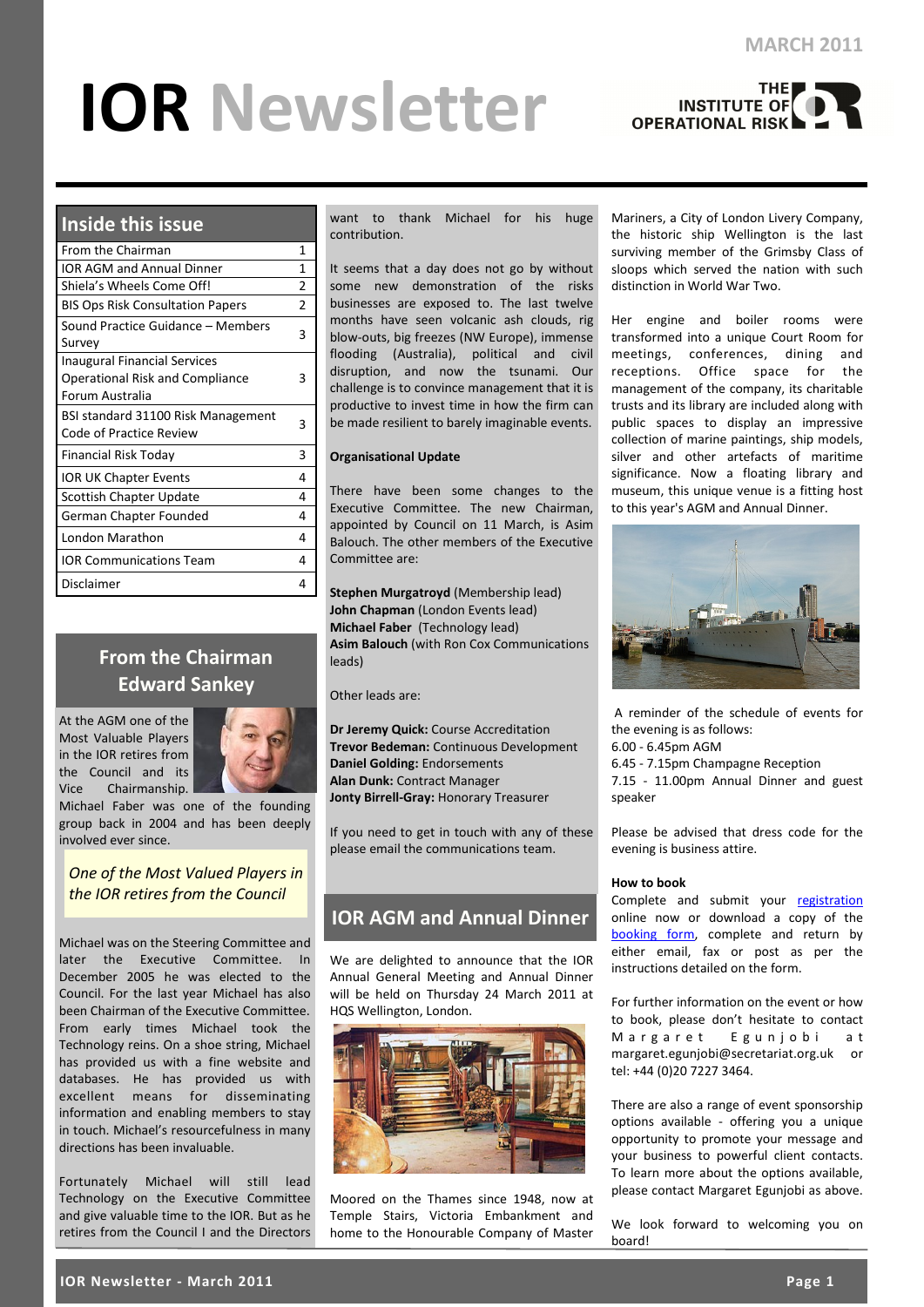## **Shiela's Wheels Come Off!**



No doubt most of you will have seen the articles published in the national press regarding the recent ruling on EU gender discrimination banning risk-based gender pricing on insurance products. MP's too have been quick to jump on the populist message. Conservative MEP Sajjad Karim said: 'This ruling is pure folly. It is a setback for common sense'.

*Being involved in the business of risk, for us the concept of an assessment of the potential impact and probability of a risk based on the analysis of historical data is a familiar and logical one.*

What perhaps is less evident is the fact that the potential for this situation to arise has been an emerging to live risk on the radar of many risk managers in the insurance industry since 2007. The Association of British Insurers (ABI) first flagged up that the EU Gender Directive was to be transposed into UK law by 21 December 2007, pointing out that the Directive prohibits gender-based differences in insurance, but offers Member States the option to continue with gender-based differences - provided insurers publish data to justify the principle of gender-based differences in insurance.

Being involved in the business of risk, for us the concept of an assessment of the potential impact and probability of a risk based on the analysis of historical data is a familiar and logical one.

The ABI started collecting data in March 2008 to seek to provide published data, indicating that differences by gender in prices and terms are based on actuarial/statistical differences, and are not 'discriminatory'.

They have kept a close eye on proceedings since 2009 when a consumer organisation in Belgium questioned the rule that allowed "proportionate differences" in premiums where sex is used as a "determining factor". Advocate General Juliane Kokott,

subsequently examined the issue in September 2010 and recommended that the Court of Justice of the European Union rule that it was inappropriate to link insurance risks to a person's gender.

The Court delivered its ruling in the Test-Achats case and concluded that different insurance premiums/products for women and men constitute sex discrimination and are not compatible with the EU's Charter of Fundamental Rights. Member States are not allowed to derogate from this important principle in their national legislation. The relevant "carve out" clause in the Council's 2004 Directive on gender equality is thus illegal.

*The ABI estimates that women drivers under 26 face a 25 percent rise in car insurance rates, with a 10 per cent drop in rates for men within the same age group.*

The Court ruled that the carve out in the legislation was a transitional period and allowed until 21 December 2012, five years after the Gender Directive was enacted, and after this date insurance must become unisex. The Financial Services Authority has already asked those insurers affected to provide an initial indication of their intended actions.

Elsewhere in the EU, insurers already apply unisex premiums for car insurance, and one to two life insurers are applying unisex annuity pricing. Experts say the overall cost to UK customers of the judgment will be almost £1billion.

The ABI estimates that women drivers under 26 face a 25 percent rise in car insurance rates, with a 10 per cent drop in rates for men within the same age group. This is because men under 22 are ten times more likely to have a serious crash, 25 times more likely to commit a driving offence and twice as likely to make an insurance claim.

In regard to annuities, the ruling could see men's payouts reduce by between 5 per cent and 10 per cent while women's payouts could climb by 2 per cent to 3 per cent. As men have a lower life expectancy, payouts are traditionally higher because the company making the payout knows they are likely to be for a shorter time.

For life insurance, men could see a 10 per cent fall in costs, while women's rates could rise by as much as 20 per cent. Other products affected include critical illness and long term income protection. It should also be noted that it may affect the service offered, for example, breakdown insurers no longer giving priority to lone females.

*Next to loom large on the emerging risk register is likely to be the proposed EU Equality Directive which would prohibit discrimination on grounds of religion or belief, disability, age or sexual orientation.*

Ironically the European Women's Lobby (EWL) and AGE Platform Europe partnered up with the Belgian consumers' organisation Test-Achats to bring this case when, in the view of the Industry, it is females who will have the greatest increase in costs.

Next to loom large on the emerging risk register is likely to be the proposed EU Equality Directive which would prohibit discrimination on grounds of religion or belief, disability, age or sexual orientation. As currently drafted this proposed directive contains a carve out for insurance similar to that which has just been found to be invalid.

Following the logic of the Test-Achats case, pricing based on these characteristics could also be considered to be incompatible with EU law and it seems likely that this carve-out will be removed.

This is a particular concern for life and health insurance as regards age and disability. The debate on this directive, which is expected in June this year, will likely include discussion of how such insurance can operate if it cannot take into account age and disability.

The judgment will not prevent insurers from maintaining their advertising targeted at specific genders so the EU has not protected us from singing ladies in pink dresses marketing car insurance.

*Adam Seager & Jason Rose*

# **BIS Operational Risk Consultation Papers**

Two Operational Risk consultation papers were recently published by the BIS (Note: consultation ended 25th February). They were:

- A revised version of the 'Sound [Practices for the Management and](http://www.bis.org/publ/bcbs183.htm)  [Supervision of Operational Risk'](http://www.bis.org/publ/bcbs183.htm)
- A new paper which follows on from the Loss Data Collection Exercise papers and is called ['Supervisory](http://www.bis.org/publ/bcbs184.htm)  [Guidelines for the Advanced](http://www.bis.org/publ/bcbs184.htm)  [Measurement Approaches"](http://www.bis.org/publ/bcbs184.htm)

*Andrew Sheen*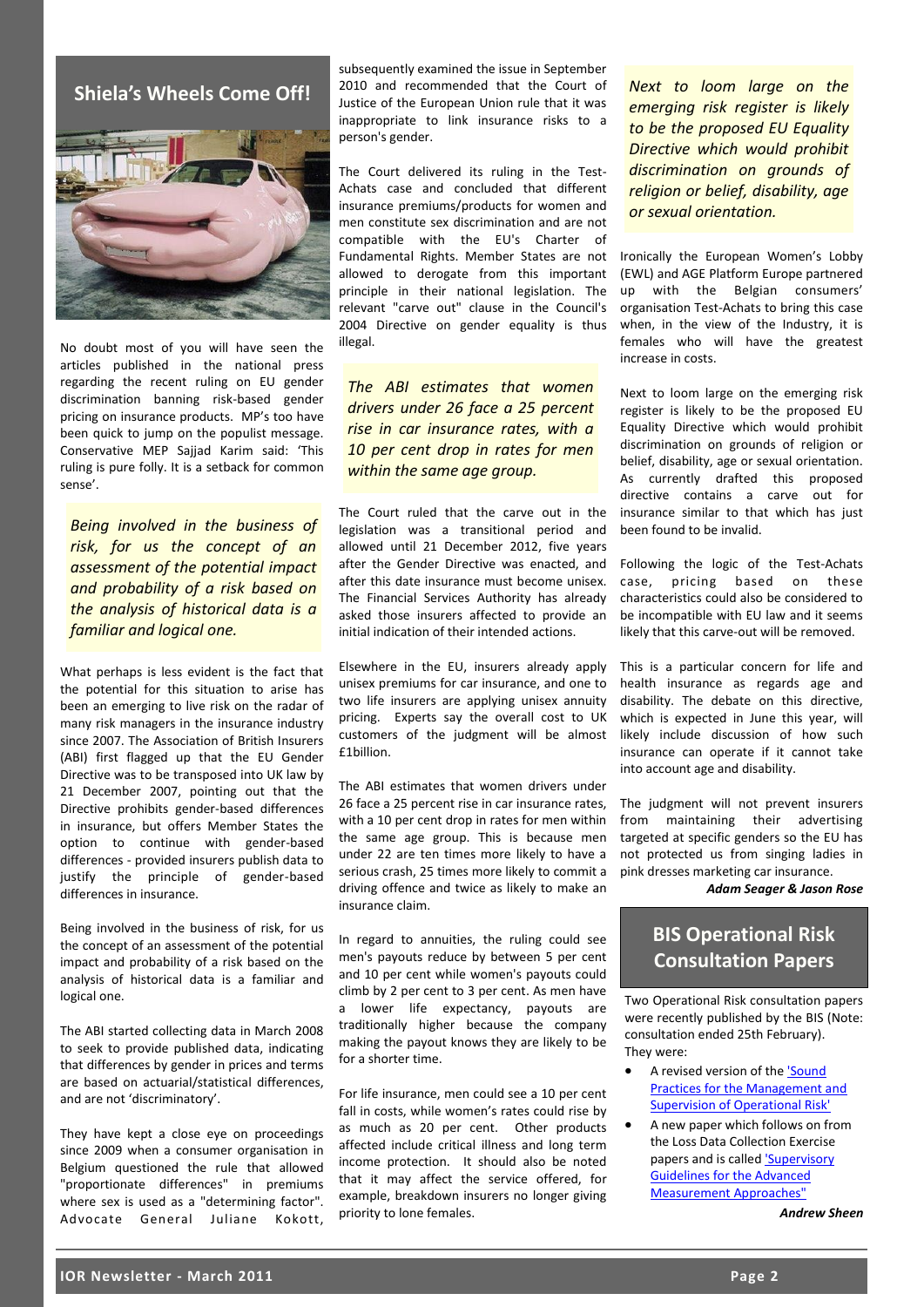# **Sound Practice Guidance – Members Survey**

Thank you to all those who responded to our survey about the Sound Practice Guidance publications. During 2010 we published four Sound Practice Guidance papers: Operational Risk Appetite, Risk Control Self Assessment, Operational Risk Governance and KRIs. And three others are under way: Risk Categorisation, External Loss Events and Scenario Analysis and Stress Testing.

*Since publication in November the KRI papers has been downloaded more than 2,000 times.*

To date over 30 practitioner's from several countries have contributed to these papers. The process has robust quality control and is also a collaborative effort. Each module is developed by a Working Group and all Working Group leaders are also part of the Leads Group which manages the process and advises and approves each paper at designated milestones.

Finally all papers go through a review process with a Steering Group before they are signed for publication.

Since publication in November the KRI papers has been downloaded more than 2,000 times.



#### Survey respondents by industry sector





#### Q1. How well have the aims of the Sound Practice Guidance been met?



Q2. How useful have you found the papers?



Q3. Which subjects would you like to see covered by future Sound Practice Guidance papers? Note that papers on Risk Categorisation, Loss Events and Scenario Analysis & Stress Testing are in progress.



*Richard Baker*

# **Inaugural Financial Services Operational Risk and Compliance Forum Australia**

The Institute of Operational Risk was represented at the inaugural Financial Services Operational Risk and Compliance Forum held in Sydney on the 15/16th February 2011. Organised by IQPC Events, a Fellow and past Council member of the Institute, George Clark, spoke at the conference highlighting the importance for operational risk practitioners of working across risk silos and the advantages of looking to other industries and disciplines for lessons learned, key benefits from membership of our Institute.

Within Australia the Institute has members in New South Wales, Victoria and Queensland.

*George Clark*

# **BSI standard 31100 Risk Management Code of Practice Review**

As some of the members may be aware, I have been working on behalf of the IOR with the BSI (British Standards Institute) for several years on the Risk Management standard BS 31100.

The standard was first launched in 2008 and was then followed by an International standard ISO 31000.

As a result of the ISO standards publication, we (the BSI RM committee) have looked at aligning the British Standard more closely to the ISO standard, while still providing added value in terms of the increased detail to that of the International standard and also guidance on implementation.

We have now (1st February) issued the revised document for public consultation (DPC) and it is my role to obtain views from the IOR members that may help to further improve upon the standard, prior to formally re-publishing later in the year.

The consultation period runs from 1st February to 31st March and if any member wants to send any comments please send them to me prior to end of March for consideration. For those International members I would particularly like to receive any comments regarding the 'readability', as British Standards are used Internationally and it is important to ensure the text and context is appropriate in other countries and where the local language is different.

Please also keep in mind if reviewing the document, that it is a challenge to produce any standard that is of benefit to large, medium and small organisations, and appropriate for all industry sectors - public and private.

I hope you find this of interest and that you see this as an opportunity to influence this standard before it is re-issued.

#### *Michael Faber*



Financial Risks Today is a new information source for professionals who deal with risks.

The magazine. provides information, comment, explanation; and provokes debate; all to help steer you through the maelstrom of regulatory compliance, investment risk, political risk and all the challenges that face financial institutions.